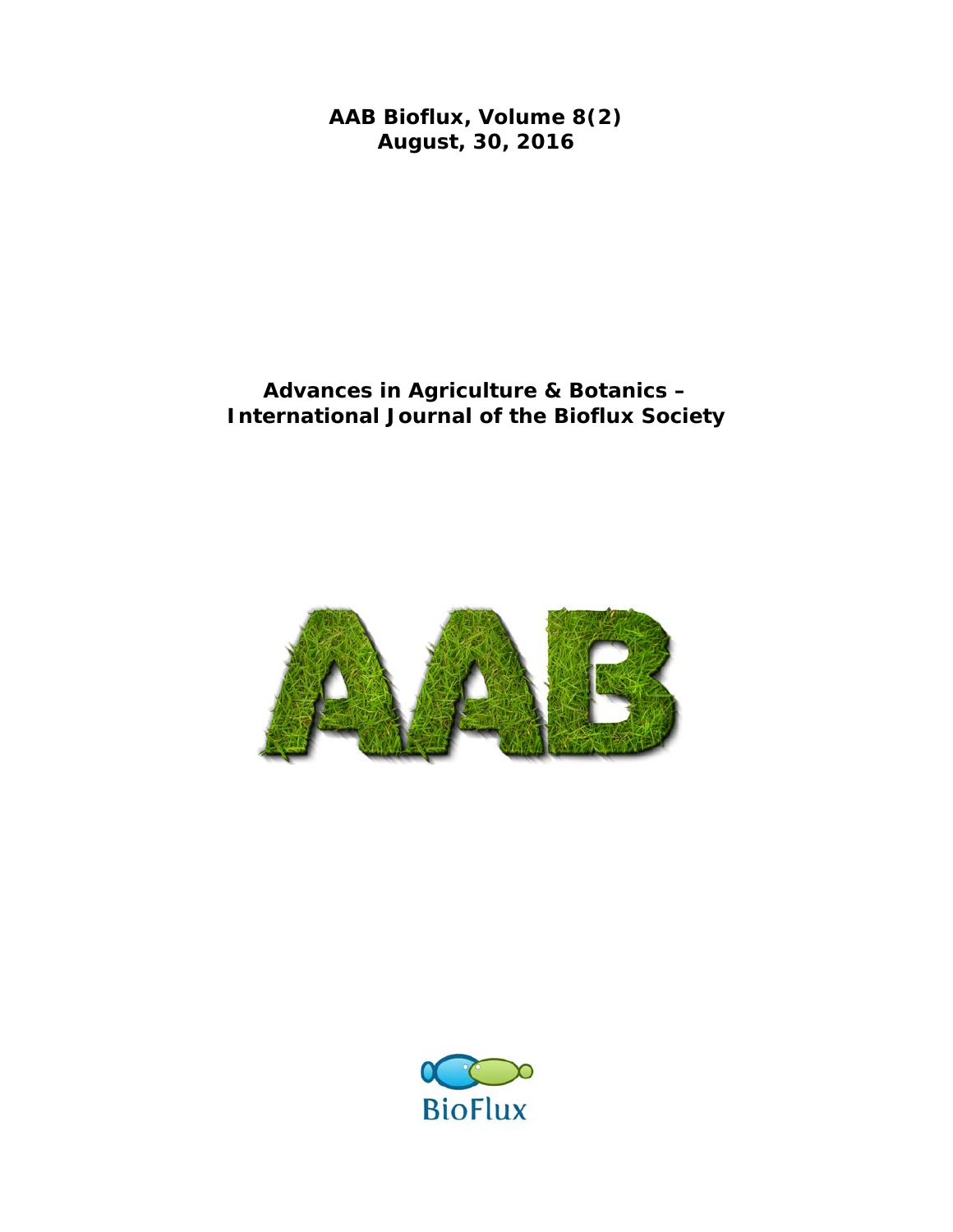### **International Standard Serial Number Online ISSN 2067-6352; Print ISSN 2066-7639**

### **Published by Bioflux – three times per year**

#### *Editor in chief*

*Botha Miklos: Bioflux SRL, Cluj-Napoca (Romania)*

#### *Editors*

*Al-Qutob Mutaz: Al-Quds University (Palestine) Badulescu Alina: University of Oradea, Oradea (Romania) Burny Philippe: Universite de Liege, Gembloux Agro-Bio Tech (Belgium) Demayo Cesar G.: Mindanao State University, Lanao del Norte (Philippines) Doroftei Mihai: INCDD Tulcea (Romania) Farooq Jehanzeb: Cotton Res. Inst., Ayub; Agric. Res. Inst., Faisalabad (Pakistan) Gavriloaie Ionel-Claudiu: SC Bioflux SRL, Cluj-Napoca (Romania) Lebailly Philippe: University of Liege, Gembloux Agro-Bio Tech (Belgium) Moldovan Mihai: USAMV Cluj, Cluj-Napoca (Romania) Negrea Bogdan Mihai: University of Liege, Liege (Belgium) Oroian Firuta Camelia: USAMV Cluj, Cluj-Napoca (Romania) Parvu Marcel: UBB Cluj-Napoca (Romania) Popescu Irinel Eugen: Alexandru Ioan Cuza University, Iasi (Romania) Petrescu-Mag Ioan Valentin: USAMV Cluj, Cluj-Napoca, University of Oradea (Romania) Petrescu-Mag Ruxandra Malina: UBB Cluj-Napoca (Romania) Petrescu Dacinia Crina: UBB Cluj, Cluj-Napoca (Romania) Samuil Costel: USAMV Iasi, Iasi (Romania) Sima Rodica Maria: USAMV Cluj, Cluj-Napoca (Romania) Tomescu Romica: ICAS Bucharest (Romania) Varban Rodica: USAMV Cluj, Cluj-Napoca (Romania) Editorial Councellor Velter Victor: UEFISCDI, Bucharest (Romania) Scientific Reviewers Abou Auda Mohamad Mahmoud: Alaqsa University, Gaza (Palestine) Askari Aliakbar: Armenian State Agrarian University, Yerevan (Armenia) Ayyappan Vasudevan: Delaware State University, Dover (USA) Balint Claudia: USAMV Cluj, Cluj-Napoca (Romania) Banatean-Dunea Ioan: USAB Timisoara (Romania) Boaru Anca: USAMV Cluj, Cluj-Napoca (Romania) Bora Florin D.: Research Station for Viticulture and Enology Tg Bujor, Galați (Ro) Bordea Daniela: USAMV Cluj, Cluj-Napoca (Romania) Brown Simon: University of Tasmania, Launceston (Australia) Bunnag Sumontip: Khon Kaen University, Muang Khon Kaen (Thailand) Burduhos Petru Daniel: USAMV Cluj, Cluj-Napoca (Romania) Ciortan Ioana: University of Craiova, Craiova (Romania) Elias Anna - Purdue University (USA) Fleseriu Andrei: USAMV Cluj, Cluj-Napoca (Romania) Georgescu Bogdan: USAMV Cluj, Cluj-Napoca (Romania) Hasanuzzaman Mirza: Kagawa Univ. (Japan); Sher-e-Bangla Agric. Univ. (Bangladesh) Kporou Kouassi Elisee: Jean Lorougnon Guédé University (Ivory Coast) Malinas Cristian: USAMV Cluj, Cluj-Napoca (Romania) Muntean Sorin: USAMV Cluj, Cluj-Napoca (Romania) Odagiu Antonia: USAMV Cluj, Cluj-Napoca (Romania) Opincariu Adriana: USAMV Cluj, Cluj-Napoca (Romania) Oroian Elvira: USAMV Cluj, Cluj-Napoca (Romania) Pandey Praveen: Deemed University, Allahabad (India) Parsaeimehr Ali: Jiangsu Academy of Agricultural Sciences, Nanjing (China)*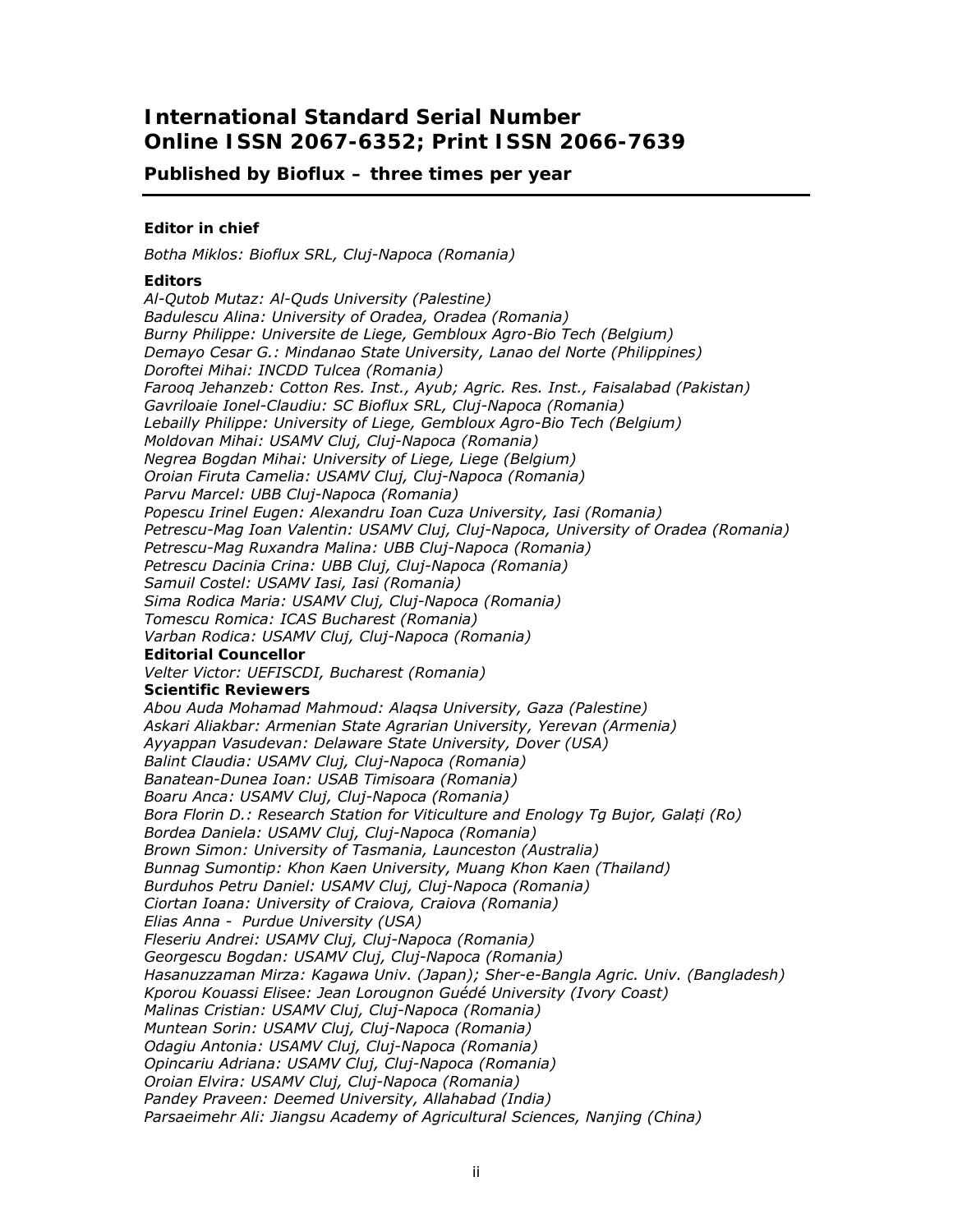*Pimda Witaya: Khon Kaen University, Muang Khon Kaen (Thailand) Popa Ionel: University Stefan cel Mare, Suceava (Romania) Popovic Rade: University in Novi Sad (Serbia) Roibu Catalin-Constantin: University Stefan cel Mare, Suceava (Romania) Shrestha Jiban: Nepal Agricultural Research Council (Nepal) Sima Nicusor Flavius: USAMV Cluj, Cluj-Napoca (Romania) Talu Stefan: Technical University of Cluj, Cluj-Napoca (Romania) Varban Dan Ioan: USAMV Cluj, Cluj-Napoca (Romania).* 

**Contact Publisher**. SC Bioflux SRL, 54 Ceahlău Street, Cluj-Napoca, 400488, Romania, European Union. Ioan Valentin Petrescu-Mag, e-mail: zoobiomag2004@yahoo.com Ruxandra Mălina Petrescu-Mag, e-mail: pmalina2000@yahoo.com

**Online Fulltext, Open access**. Note that there is also an electronic version of the journal. You may download the fulltext version of AAB Bioflux – Volume 8/2016 from http://www.aab.bioflux.com.ro/ - open access.

**Peer-reviewed**. All articles included in AAB Bioflux are peer-reviewed. Each published article was seen before by two reviewers and at least one specialist in foreign languages. The two peer-reviews are made independently; sigle blind peer-review is used.

# **Coverage**

ISI Web of Knowledge – Thomson Reuters (via CABI) CAB International - CAB Abstracts (UK) EBSCOhost (Ipswich, USA) SOCOLAR (CEPIEC, China) Wolters Kluwer - OVID LinkSolver (imported from CABI) Ulrich's Periodicals Directory Serials Solutions CNCSIS - quoted B+ **Datastar** STN International CAB Direct (CABI's platform) Dialog (Proquest) Dimdi Journal Tocs World Cat Google Scholar – Academic Search Engine Google - Search Engine Yahoo – Search Engine, and several tens of digital libraries.